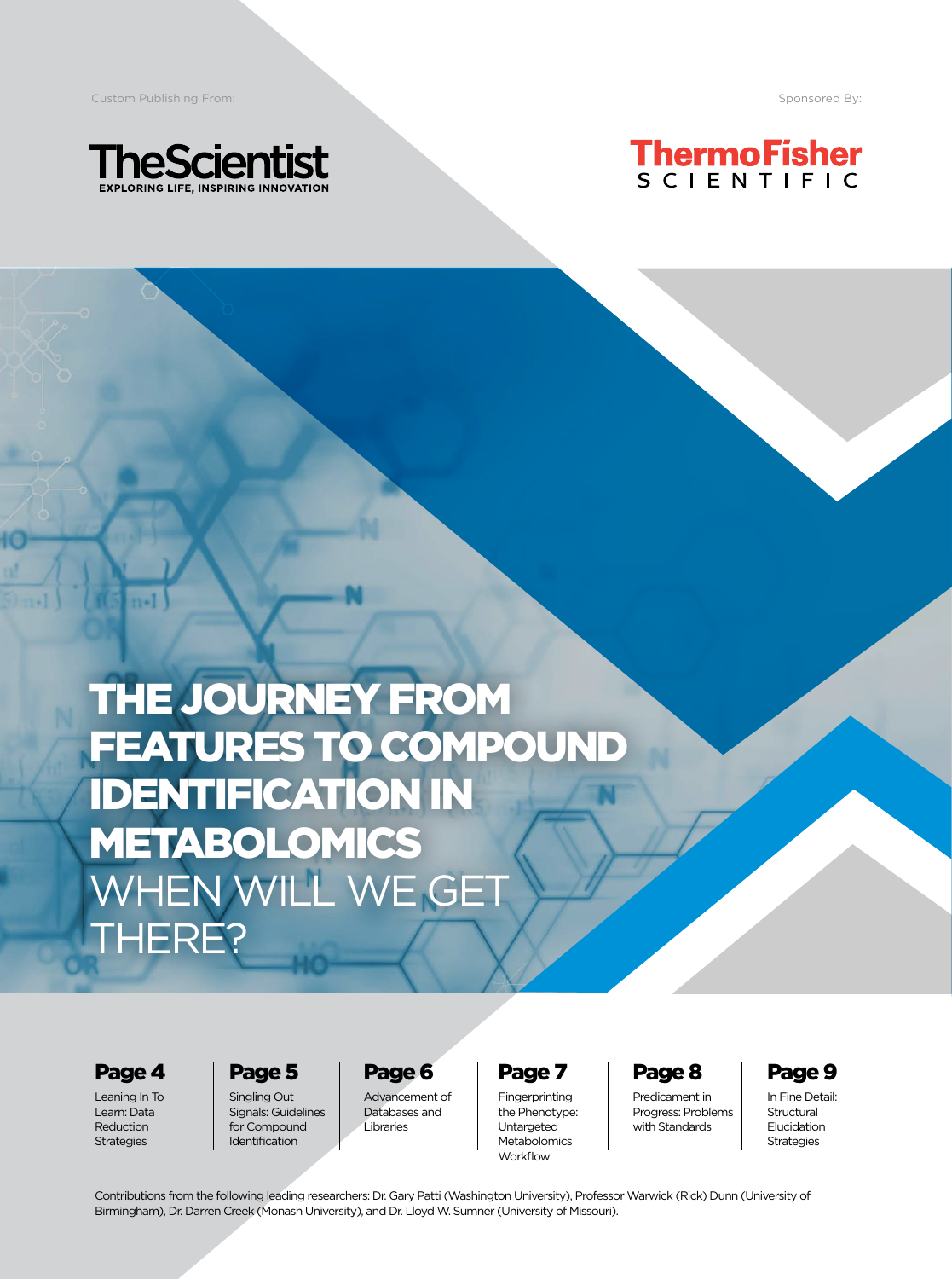### thermoscientific

# Go beyond with technology and intelligence



### Transform compound identification and characterization

The Thermo Scientific™ Orbitrap ID-X™ Tribrid™ mass spectrometer combines industry-leading mass analyzer technology dedicated for small molecule analysis with the Thermo Scientific™ AcquireX intelligent MS<sup>n</sup> data acquisition strategy, to collect more meaningful data. By routinely achieving comprehensive metabolome coverage with confident compound annotations against spectral libraries and de novo structural elucidation of unknown metabolites, the system's intuitive automated workflow for untargeted metabolomics addresses the identification bottleneck to let you go beyond the way metabolomics is done today.

### Advance quicker at **[thermofisher.com/orbitrapID-X](https://www.thermofisher.com/us/en/home/products-and-services/promotions/industrial/orbitrap-id-x.html)**



For Research Use Only. Not for use in diagnostic procedures. © 2018 Thermo Fisher Scientific Inc. All rights reserved. All trademarks are the property of Thermo Fisher Scientific and its subsidiaries unless otherwise specified. AD65336-EN 0718M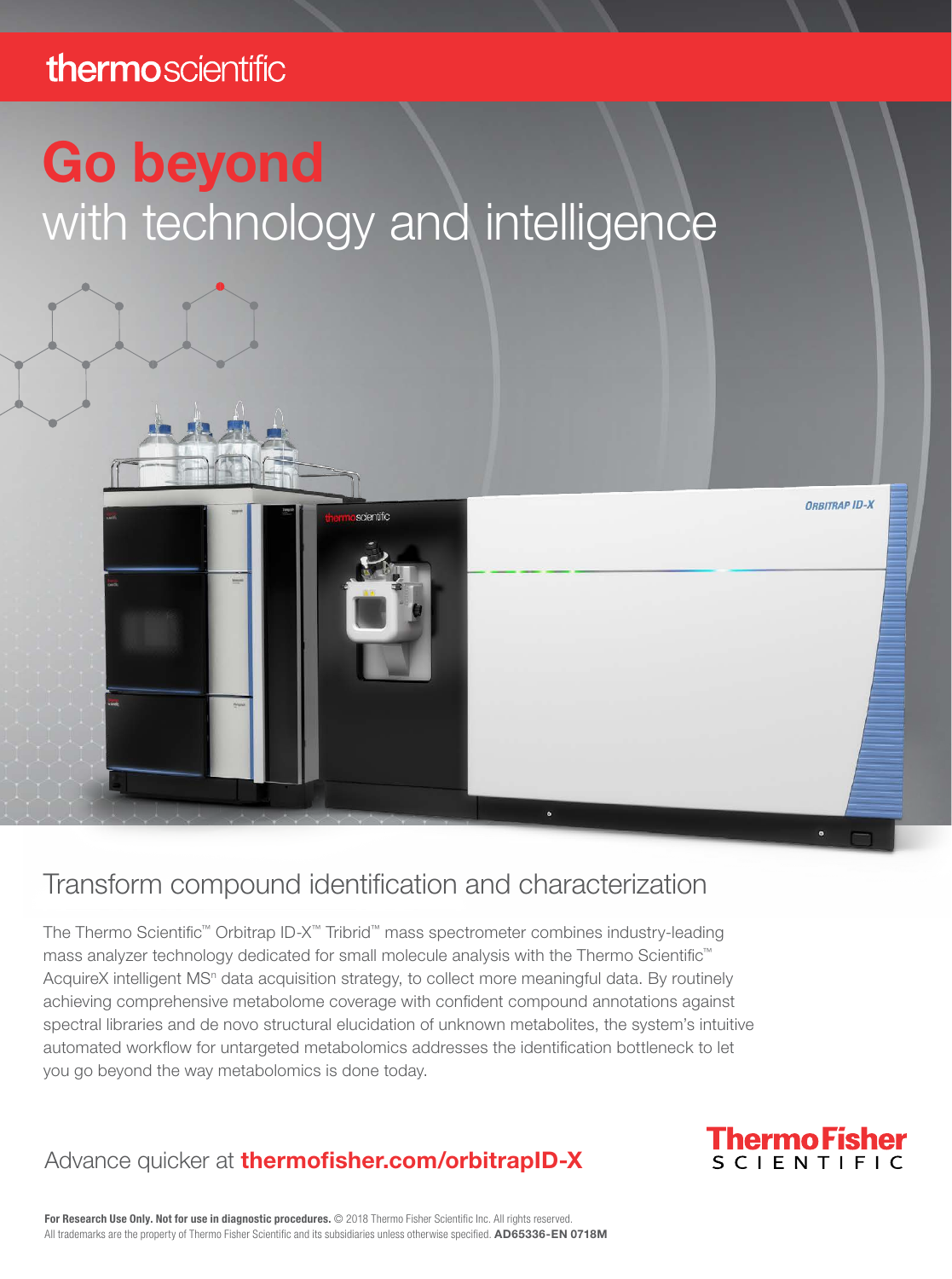Metabolomics is a relative newcomer in the -omics world that's quickly gaining traction in multiple areas of research. However, compound identification in untargeted metabolomics is still a major bottleneck. The task of annotating an unknown compound from a mass-tocharge ratio measurement comes with twists and turns in the large chemical space of small molecules, but a collective effort from the metabolomics community is helping to propel the field in the right direction.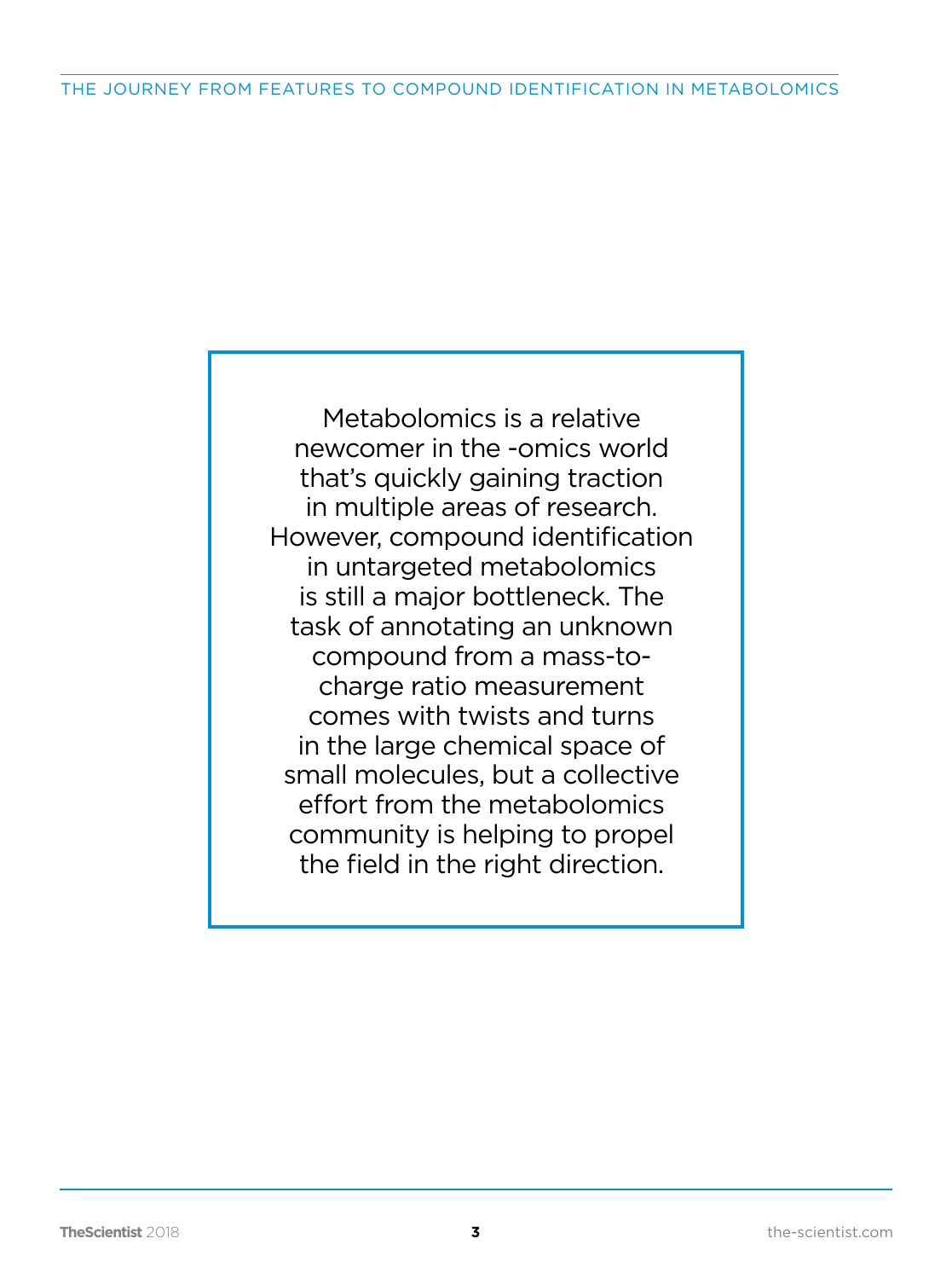### **Leaning In To Learn: Data Reduction Strategies**

*Contributions by Dr. Gary Patti (Washington University)*

Metabolomics is at the bottom of the -omics cascade, after genomics,<br>transcriptomics, and proteomics. If a particular metabolite is<br>changing, it is indicative of a certain pathway being altered. With transcriptomics, and proteomics. If a particular metabolite is changing, it is indicative of a certain pathway being altered. With DNA, RNA, and proteins that's not always the case; for example, a gene or protein might be present or not, but neither scenario has a direct consequence on the phenotype.

As Dr. Gary Patti, the Michael and Tana Powell Associate Professor of Chemistry in Arts & Sciences at Washington University in St. Louis explains, "The nice thing about metabolites is that there's downstream information about [a particular] cascade and that they tend to correlate more with the phenotype, and in some ways, actually are the phenotype."

There are two ways of conducting a metabolomics experiment: using an untargeted approach, where you attempt to measure every metabolite in a sample including "unknowns", or targeted metabolomics, where you already know what metabolites you are looking for.

Something that's always been exciting for Patti about untargeted metabolomics is the possibility of capturing some of these "unknowns", and in this context he's talking about metabolites that are present in the cell that have never been characterized before. "Personally, that's always been a real draw for me. It's so exciting to me to think that you can take a sample of blood and run it through an instrument and there could be a chemical, a molecule in there that's floating around that no one has ever thought about before. For me, from a chemical perspective, that's just extremely fascinating."

And capturing these "unknowns" is becoming easier; advancements over the past several years in instrumentation and metabolite annotation are pushing the field into territories it's never been before. In Patti's opinion, "the most significant advances have been in converting that really cumbersome excel sheet to the beautiful pathways that we see hanging on the lab wall." He recalls a time when years ago as a post doc, after several weeks of manually trying to validate a mass spectrometry signal from a metabolomics experiment, he had a mini celebration with his lab mates after finally elucidating the metabolite's identification. "The resources that were available to try to do those identifications were just extremely limited, there just wasn't a lot out there to convert those signals into metabolites," Patti recollects.

Many steps in metabolite identification have now been automated. However, the problem of going from hundreds – or sometimes thousands – of signals to real potential compounds has not disappeared completely.

Patti explains that one of the knee-jerk reactions in metabolomics experiments is to assume that because something doesn't exist in any of the metabolomics databases, it must be a molecule that's never been characterized before. In reality, there are just a couple of thousand metabolites that have been described. But the number of signals in a metabolomics experiment is an order of magnitude more than that. As Patti explains, "I think one of the challenges has been why is there this big disparity? We have to be careful [to consider] that there are other things that are contributing to these signals."

Over the last five to 10 years, a new perspective on "unknown" signals has emerged within the metabolomics community, and a number of groups have contributed to this new way of thinking. Patti explains: "I think what's happened over the years is that people are starting to discover that a lot of these molecules that we thought were unknowns have been found to be artifacts in some ways – sometimes they might be plasticizers, or fragments of molecules for example (...) or some product of something else that isn't listed in a database."

Patti's lab has found that the actual number of metabolites in their average untargeted metabolomics experiments may be less than one-tenth of the total number of signals detected. By defining the "noise" signals coming from contaminants, metabolite degeneracy, and other artifacts, Patti's team reduced an E. coli dataset containing more than 25,000 unique features to less than 1,000 unique metabolites.<sup>1</sup>

When asked why unknown signals cannot simply be identified and "noise" signals quickly filtered out in a routine metabolomics experiment, Patti explains that, unlike in a proteomics experiment, where you can start to put together the proteome from the genome, the metabolome doesn't really have any kind of "blueprint". But, as Patti says, "That's what makes metabolomics so fun, from a chemical perspective. There's no parts list for the metabolome."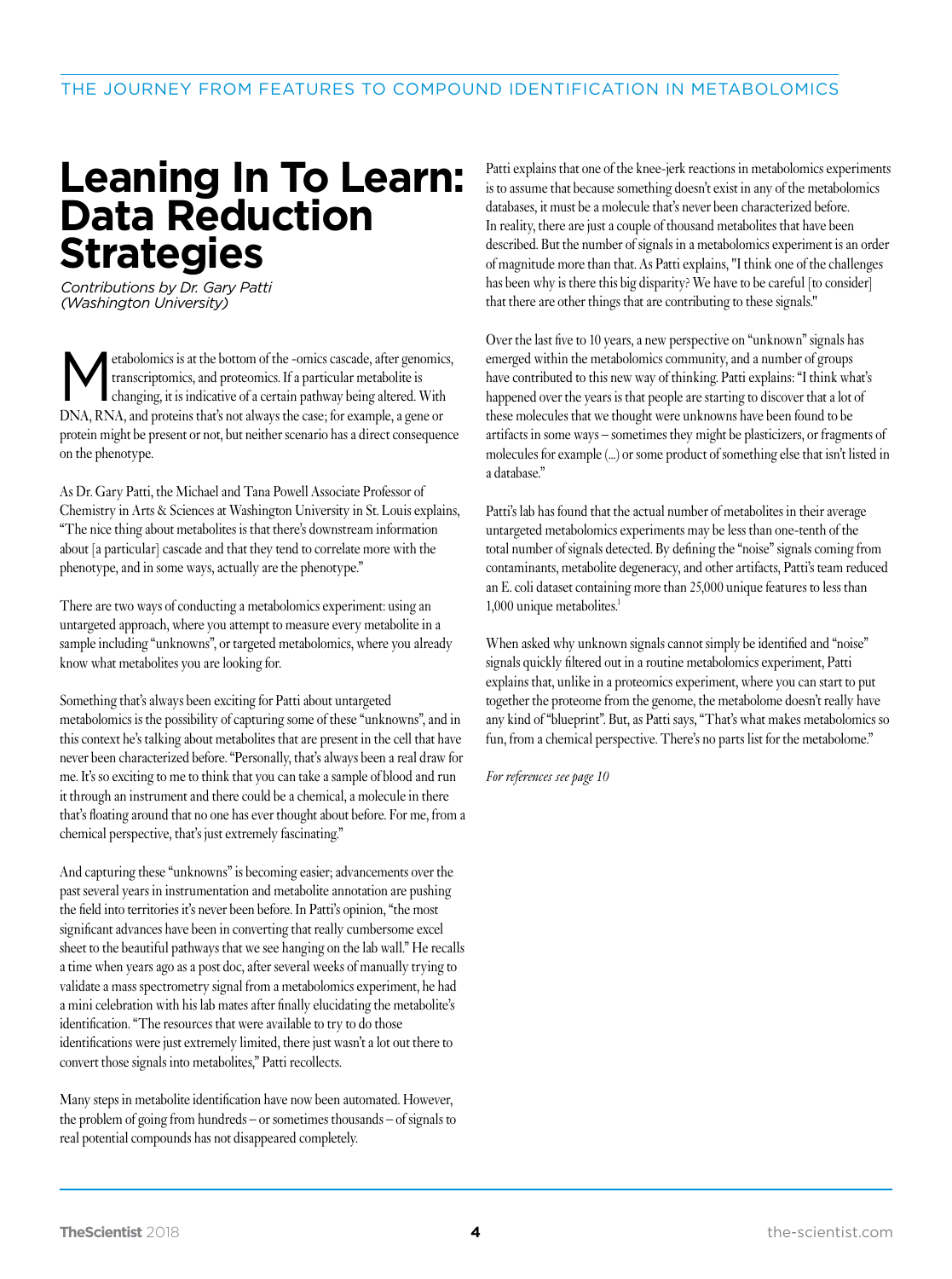## **Singling Out Signals: Guidelines for Compound Identification**

*Contributions by Professor Warwick (Rick) Dunn (University of Birmingham)*

n 2007, Sumner et al. published "Proposed minimum reporting standards for chemical analysis", which was one of a series of papers where The Metabolomics Standards Initiative was looking to develop the reporting n 2007, Sumner et al. published "Proposed minimum reporting standards for chemical analysis", which was one of a series of papers where The standards that the metabolomics community could apply to datasets.

These reporting standards proposed four levels of confidence for metabolite identification, ranging from level 1, confidently identified compounds, to level 4, unknown compounds.

A problem that's arisen in the community, which makes it more difficult to compare datasets between labs, is that most of the reporting standards aren't used routinely. There are many reasons why they aren't being used consistently but one of the main reasons is that there's been "more of a carrot rather than a stick approach," explains Professor Warwick (Rick) Dunn, Professor of Analytical and Clinical Metabolomics, School of Biosciences and Phenome Centre Birmingham, University of Birmingham, UK.

What he means by that is that journals and data repositories aren't insisting that the standards be followed, so the impetus isn't always there for labs to follow the reporting standards.

There's now a task group within The Metabolomics Society called The Metabolite Identification Task Group. They are currently working on 1) revising the reporting standards, and 2) educating the metabolomics community on how to apply them in more detail.

Professor Dunn, who is a co-chair of the new task group explains that there will be a new set of reporting standards defined this year (2018) and that there are also a number of journals and data repositories that will take them on board, so any metabolomics data that's submitted will have to follow these new reporting standards. "We're moving more towards a stick rather than a carrot approach," says Dunn.

Once the reporting standards have been defined the guidelines will go out to the metabolomics community for comment before they are published in a peer-reviewed journal.

The new reporting guidelines will help to standardize data reporting within metabolomics, however, Dunn cautions that it won't completely fix the issue with how metabolites are annotated: "There are guidelines to report what you've done, which is what the reporting standards are about, and then there are guidelines about what you should do to be able to annotate your

metabolites. So, I think it will push us forward for the reporting standards, but the area of metabolite annotation and identification is still really developing within the metabolomics community."

In the future however, Dunn thinks there are various areas where we will see the most advancement within metabolite identification. He predicts that in the next two to three years we will be seeing a lot more of "semitargeted" metabolomics, which is a combination of targeted and untargeted metabolomics where, for example, the known metabolites can be reported with high confidence, but the "unknown" metabolites can also be identified as well using a combination of different approaches.

He also predicts that we will also see huge improvements in the transfer of data to knowledge, where a researcher will be able to jump directly from obtaining data into deriving a conclusion.

However, the most exciting advancements may come from a field that his own research group calls "metabolome annotation". For example, the human metabolome database is an excellent database for studying humans, but it's largely derived from the scientific literature and there are a whole range of metabolites in it that have been predicted but not necessarily ever detected. As Dunn explains, "So there's a very large database of what could be present [in a sample], but actually what we detect is a much smaller component of that, and that provides difficulties in identifying metabolites."

Being able to characterize different metabolomes that we analyze and the metabolites that we detect, using more sensitive instrumentation along with semi-targeted approaches, removes the identification barrier, and enables researchers in metabolomics to define the "parts list" of everything they'd expect to detect. Dunn says, "I think that's a really important thing we'll want to do in the future, to actually experimentally characterize the metabolomes that we're measuring."

One thing that's clear is that the metabolomics community is banding together, and the future looks full of promise when it comes to standardization in compound identification.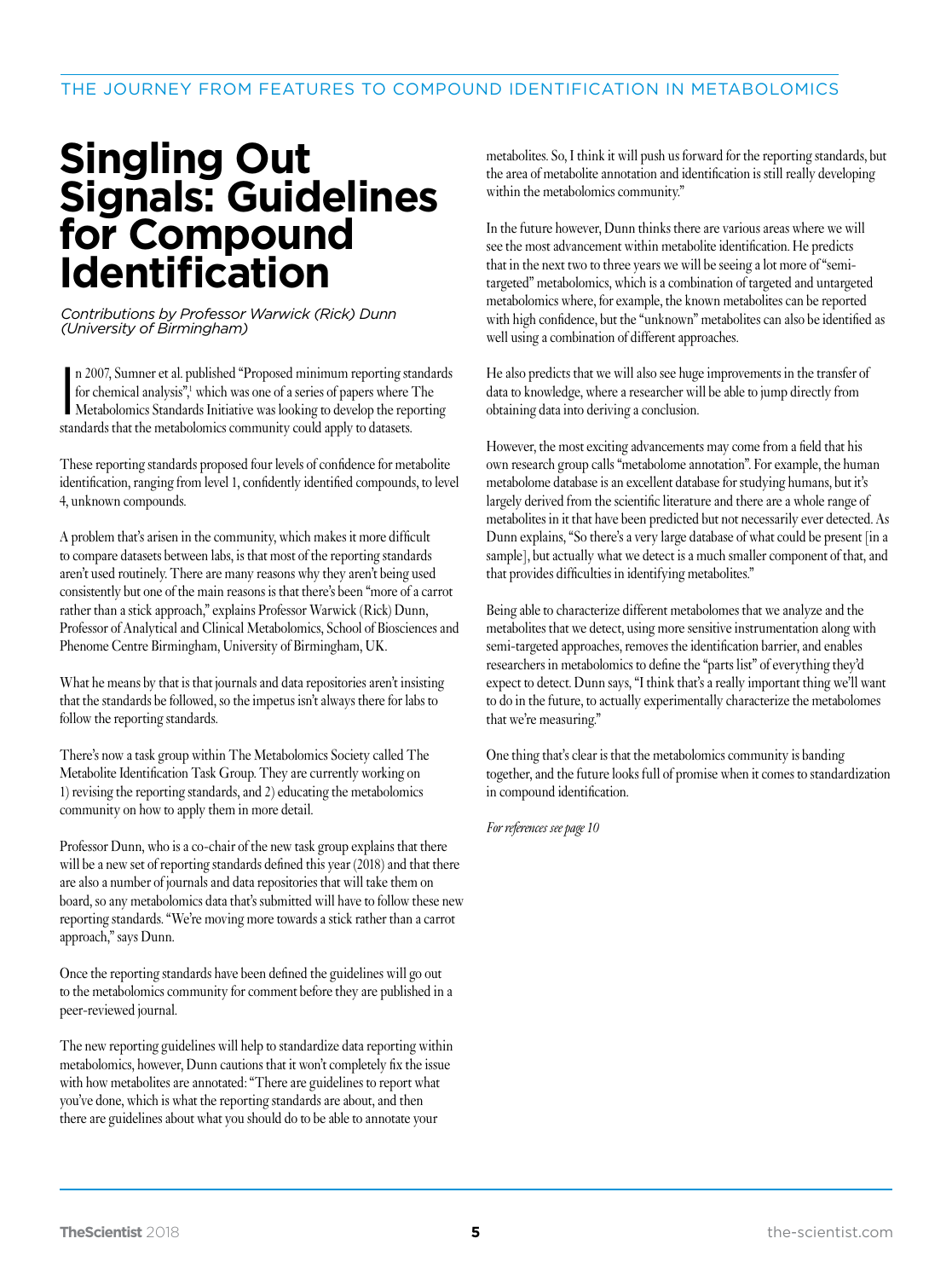## **Advancement of Databases and Libraries**

*Contributions by Dr. Darren Creek (Monash University), and Dr. Gary Patti (Washington University)*

Over the past several years, a wealth of libraries and databases<br>
spectrometry (MS/MS), gas chromatography-mass spectrom<br>
CG MS Libraries and the spectrometry (MS/MS), gas chromatography-mass spectrometry<br>
CG MS Libraries containing information relating to spectra from tandem mass spectrometry (MS/MS), gas chromatography-mass spectrometry (GC-MS), liquid chromatography-mass spectrometry (LC-MS) and nuclear magnetic resonance (NMR) analyses, as well as metabolic pathways, statistical models, compound structures, and metabolites have been developed. Databases contain chemical information, whereas libraries are databases that also have searchable fragment spectral data.

Researchers use these tools to identify MS and NMR spectra peaks, assist in peak alignment, exclude false positive, and other manipulations to analyze data gathered from metabolomics experiments by comparing them to values present in databases or libraries. Databases and libraries are built using information from the literature and authentic standards and/or via computational prediction methods.

Some of these databases and libraries have seen huge expansion over the past decade. For example, The Human Metabolome Database (HMDB) is a freely available web resource containing detailed information about the human metabolome and was one of the first comprehensive, organismspecific metabolomic databases. It was first released in 2007 with information pertaining to 2,180 human metabolites. Since then, it has undergone four major upgrades; HMDB 4.0 now contains data for upwards of 114,000 metabolites.<sup>1</sup> The new database mzCloud has also seen fast expansion;<sup>2</sup> it comprises freely searchable curated databases of high and low resolution multi-stage mass spectrometry  $(MS<sup>n</sup>)$  spectra acquired under a number of experimental conditions, and as of June 25th 2018 had 8,081 compounds analyzed in different conditions, totaling 2,763,141 spectra arranged in 12,243 tree structures.

As described by Wishart et al.,<sup>1</sup> "This expansion has been motivated by an emerging crisis in metabolomics – a severe bottleneck in metabolite identification."

Typically, less than 2% of MS peaks from untargeted metabolomics MS-based experiments can be identified, suggesting that "existing chemical compound data sets and existing experimental spectral data sets for metabolomics are far too inadequate for comprehensive metabolite identification or quantification."1

*In silico* approaches to overcome this conundrum have been pivotal in the expansion of databases like the HMDB. Without them, using only traditional curation techniques, it's predicted<sup>1</sup> that databases would take decades to expand enough to achieve the realistic metabolome predictions that are required in untargeted metabolomics.

Metabolite repositories have also advanced by leaps and bounds in the last decade. There are two main types of repository for metabolites: the first

focused on metabolite information regardless of source, and the second more specific type, which allows contextualization of submitted experiments by including experimental metadata.<sup>3</sup>

Popular computational tools for metabolite and spectral prediction include the Mass Spectrometry Interactive Virtual Environment (MassIVE),<sup>4</sup> Competitive Fragmentation Modeling Identification (CFM-ID),<sup>5</sup> the databases PubChem,<sup>6</sup> ChemSpider,<sup>7</sup> MetaboLights,<sup>8,9</sup> and the library METLIN,<sup>10</sup> to name just a few.

In fact, countless databases are now available, and although some consolidation of databases might be welcome in the future, the metabolomics community still sees the need for multiple databases to exist. As Dr. Darren Creek, NHMRC Career Development Fellow, and Metabolomics Director of the Monash Proteomics and Metabolomics Facility explains, "they all serve different purposes." Different databases are appropriate for different organisms, instruments, and applications. But, there is room for improvement: "There is some subjectivity in their use," Dr. Creek explains. Many different parameters can be used to classify a spectra as a match to something in a database. "And if you have just one person or 10 people designing a database, they will do it in different ways. But the key [to improving them] is better annotation." The challenge, he says, is working out who will pay for and maintain them.

Dr. Gary Patti, the Michael and Tana Powell Associate Professor of Chemistry in Arts & Sciences at Washington University in St. Louis stresses that the metabolomics community as a whole could also benefit from more people adding to currently available databases: "the number of people uploading their data in shared repositories is still not what one would expect."

Database and repository advancements allow the metabolomics community to advance new discoveries in biology.11 Updates to metabolomic databases and repositories have been essential in, for example, the discovery of oncometabolites,<sup>12</sup> damaged metabolites,<sup>13</sup> and microbiota metabolites.<sup>14</sup> However, *in silico* approaches are not always the answer: Matching metabolite spectra against huge databases can give rise to false-positive identifications, databases sometimes contain erroneous spectra, and instrument settings are not always included.15

So, database and repository improvements are still necessary. Metabolomics tools suffer from added complications that aren't present in other -omics due to the inherent complexities of metabolites in comparison to genes and proteins for example. Their "building blocks" cannot be reduced to four or five nucleotide bases in the same way that gene sequences can, and their molecular structures are extraordinarily varied.

Furthermore, in MS analysis, metabolites may be present as multiple adducts with different mass to charge ratios and different instruments and preparation techniques in metabolomics analyses introduce further variability.

The ultimate goal for metabolomics databases and libraries is to make metabolomics analysis quicker, cheaper, and easier. Improvements are still needed to organize metabolites and their metadata to facilitate inter-lab, inter-instrument, and inter-experiment comparisons. However, advances in the last decade have been numerous and major, and this trend looks set to continue.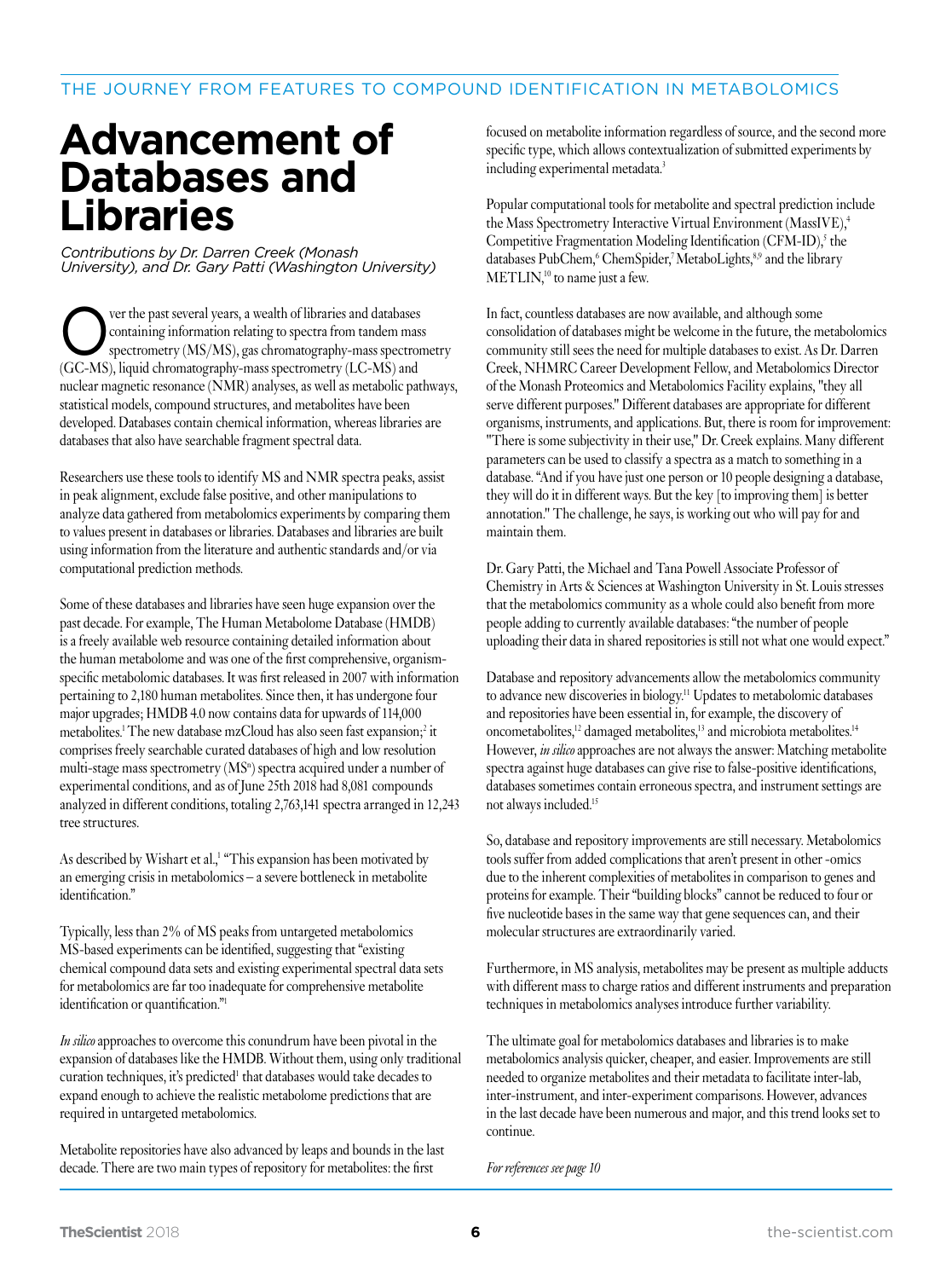THE JOURNEY FROM FEATURES TO COMPOUND IDENTIFICATION IN METABOLOMICS

# PROFILING THE PHENOTYPE Untargeted Metabolomics Workflow

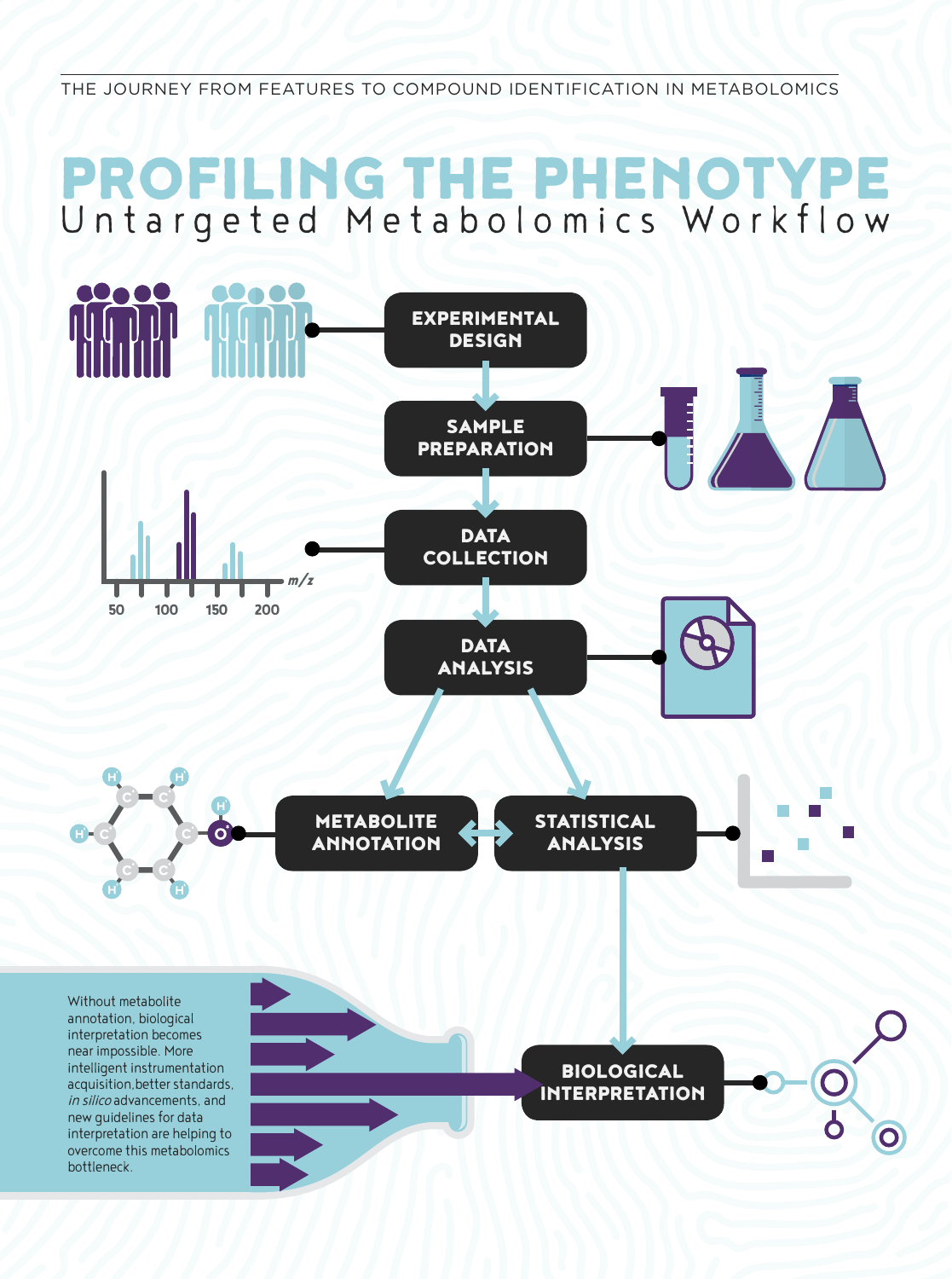## **Predicament in Progress: Problems with Standards**

*Contributions by Professor Warwick (Rick) Dunn (University of Birmingham), Dr. Darren Creek (Monash University) and Dr. Gary Patti (Washington University)*

n 2009, at the American Society of Mass Spectrometry Worksh<br>Oliver Fiehns' research group surveyed the metabolomics<br>community and found that the two perceived biggest bottleneck<br>were the identification of metabolites (35%) n 2009, at the American Society of Mass Spectrometry Workshop, Oliver Fiehns' research group surveyed the metabolomics community and found that the two perceived biggest bottlenecks biological interest (22%).<sup>1</sup> Professor Warwick (Rick) Dunn, Professor of Analytical and Clinical Metabolomics, School of Biosciences and Phenome Centre Birmingham, University of Birmingham, UK, predicts that if you asked that same question now, around 20% of people would still say that metabolite identification is the biggest bottleneck in metabolomics research.

However, "we are certainly much further along the path to easier and higher quality annotations," Dunn explains. "We have better databases, better and larger mass spectral libraries, and there's more experimental data out there which is available."

One of the biggest issues that affects compound annotation is that there just aren't yet the chemical standards available to allow metabolites to be annotated with high confidence. As Dunn says, "That's one of the difficulties. (…) looking from outside in, you can see that if it's not communicated appropriately, it looks like this fishing trip where we don't necessarily know what we're measuring. Within the [metabolomics] community we know that there is a problem, and a lot of different groups are working on different solutions to be able to overcome it."

Dr. Darren Creek, NHMRC Career Development Fellow, and Metabolomics Director of the Monash Proteomics and Metabolomics Facility highlights the importance of standards in metabolomics: "Reference standards I think are really important in metabolomics. Our lab routinely runs hundreds of reference standards every week to make sure that we're getting accurate retention times and that everything is performing well. In doing that we have much more confidence in our data."

He describes that increased uses of reference standards has really only happened in the last couple of years, thanks to more companies offering them in larger quantities and in groupings: "It's [now] much easier to access pure metabolite standards for most of the metabolites from the central metabolic pathways." The, bottleneck, Creek explains, is really when you go outside of those central metabolic pathways; "and you're looking at secondary pathways with lots of unique metabolites, especially for plants or exotic organisms."

But as Dunn explains, not having the authentic chemical standards doesn't mean that you can't get a relatively high confidence. Thanks to *in silico* advancements within the community there are many

programs that can be used to work out the mass retention times and other properties, "so that adds an extra level of confidence," he says.

He explains that we're never going to get to a point where we have standards for everything and have that highest level of identification and confidence for everything. But, "we're part way along a route of solving that bottleneck and improving what we can do in that bottleneck."

For example, for the human metabolome, less than 10% of known human metabolites have authentic, experimentally collected nuclear magnetic resonance (NMR), gas chromatography-mass spectrometry (GC-MS), or tandem mass spectrometry (MS/MS) spectra.2

Experimental solutions to this problem are predicted to take decades of research, and to cost billions, and therefore *in silico* approaches will help to solve this conundrum.<sup>3</sup> However, improvements to experimental approaches are also making a difference: "We're getting better at calling the knowns 'knowns', so there are certain things that we know we should detect," Dunn explains. For example, "glucose in blood. If we don't [detect it] then there's something wrong with the experiment or the person."

Kits containing authentic standards have also progressed rapidly in the past decade, furthering metabolite identification particularly in targeted metabolomics. These kits are not only useful in standardizing metabolomics experiments within a lab, but also help to standardize experiments between labs, so that data collected on different instruments for example may in the future be more easily compared.

Isotopic approaches to compound identification are also helping to crack the metabolite identification bottleneck. Stable isotopes (*e.g.*, compounds containing 13C or 15N) can be introduced at various stages of a metabolomics experiment and can be used to quantify metabolites relative to their isotopically labeled equivalents. This is useful for the simultaneous analysis of multiple metabolites.<sup>4</sup>

In fact, stable isotopes are useful in a multitude of ways in metabolomics. As Dr. Gary Patti, the Michael and Tana Powell Associate Professor of Chemistry in Arts & Sciences at Washington University in St. Louis describes, "our ability to track these isotopes, both from an instrumentation perspective and a biochemical perspective, means we can see that the same metabolite sometimes comes from multiple metabolic pathways, each constituting a fraction of the total metabolite pool." In effect, the unknown "arrows" on those pathway wall charts that are scattered on every lab wall can be deciphered, as well as the structures. "What's really exciting to me is that we can see not just unknown molecules, but unknown pathways," Patti says.

The metabolomics community is banding together when it comes to the metabolite identification bottleneck. With recent improvements in experimental approaches, increased numbers of authentic standards, and huge advancements in *in silico* approaches, the identification bottleneck may soon be a problem of the past.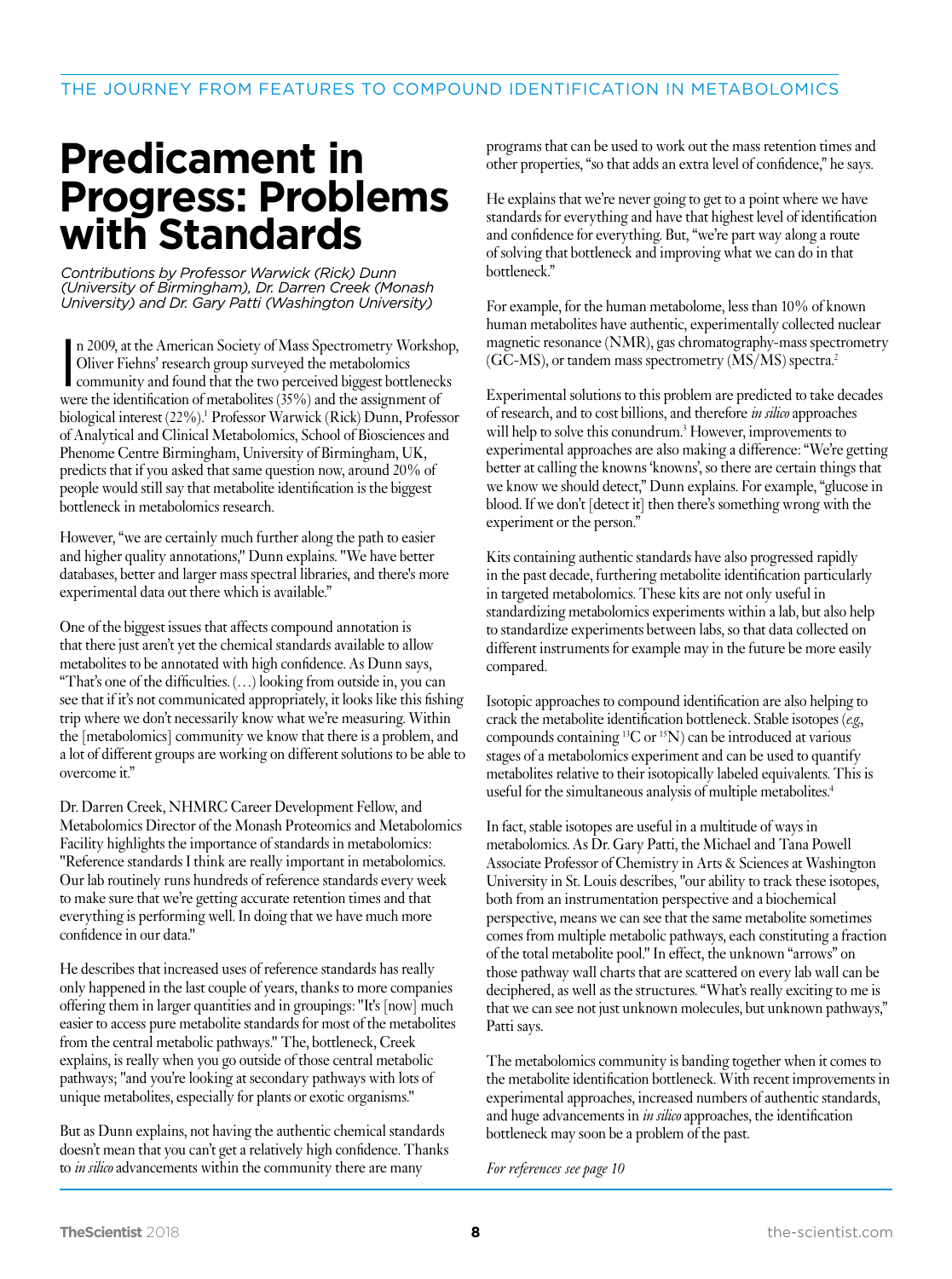#### THE JOURNEY FROM FEATURES TO COMPOUND IDENTIFICATION IN METABOLOMICS

### **In Fine Detail: Structural Elucidation Strategies**

*Contributions by Dr. Lloyd W. Sumner (University of Missouri)*

Ass spectrometry (MS) is the most common method for performing<br>metabolomics experiments, with nuclear magnetic resonance<br>(NMR) coming a close second. metabolomics experiments, with nuclear magnetic resonance (NMR) coming a close second.

Mass spectrometers can be coupled to a variety of other analytical instruments to perform metabolomics: liquid chromatography (LC-MS), gas chromatography (GC-MS), and tandem MS (MS/MS) are common setups.

When it comes to mass spectrometry and metabolomics (which is and always will be a quantitative science), the higher the resolving power of the mass analyzer, the more accurate peak assignment becomes. And huge advancements in mass analyzers over the past decade mean that MS-based metabolomics is becoming easier, more accurate, and faster.

The resolving power of a mass spectrometer differs between mass analyzers; Ion trap analyzers have unit mass resolution, Time-of-Flight (TOF) based analyzers have a resolving power of up to 60k, orbital ion trapping analyzers can reach one million, and Fourier-transform ion cyclotron resonancebased (FT-ICR) spectrometers can reach as high as twenty million. It's this difference in resolving power that puts hybrid orbital ion trapping analyzers and FT-ICR based-mass analyzers into the high-resolution, accurate mass (HRAM) category.

HRAM-MS is capable of detecting minute concentrations of metabolites, aiding in metabolite annotation and quantification. High-resolution instruments have become more popular in metabolomics research because of these properties, but are they ready to become mainstream in the metabolomics community?

Dr. Lloyd W. Sumner, Professor of Biochemistry and Director of the University of Missouri Metabolomics Center states that HRAM MS instruments really are already mainstream in the community, "and we as scientists appreciate that and are trying to use them."

HRAM instruments are essential for untargeted metabolomics experiments. There are three standards that are typically used to identify metabolites: "First we try to purify them, then we use accurate mass MS or tandem MS/ MS to get molecular formulas and / or structures, and then ultimately we try to put them into three-dimensional space by using other types of NMR or spectroscopy. So accurate mass MS is fundamental to that process," Sumner explains.

Various groups have shown the benefits of using high resolution accurate mass techniques.<sup>1-6</sup> For example, in an evaluation performed to show the differences between a unit mass resolution (UMR) ion-trap mass spectrometer in comparison with an HRAM MS, ion trap mass analyzer instrument, the HRAM data stream detected 118 additional known compounds in human serum, leading to the identification of more than 500 identified compounds.<sup>7</sup>

Dr. Sumner describes other instrumentation improvements that have been seen over the past decade: "One of the exciting things that we're seeing is coupling of MS to other technologies, for example ion mobility MS. We look forward to that being another multi-dimensional tool that provides orthogonal data to help [the metabolomics community] with metabolite identification."

Another area where great improvements are being made is in the coupling of MS with NMR: "We are actually developing LC-MS coupled to solid phase extraction for not only comparative profiling but also automated purification of targets for NMR spectral data acquisition," Dr. Sumner explains. With these types of instrument ensembles, comparative analysis (i.e., healthy vs. disease analysis) is becoming easier, and target identification to really understand the biology is also becoming more straightforward. "We can actually get to that identification in a much quicker and more confident manner using these [ensemble] approaches," says Sumner.

Given the metabolite annotation bottleneck and the highly diverse nature of metabolites, highly accurate mass analyzers are a helpful tool in metabolomics. They are particularly useful in metabolomics experiments involving stable isotopes, as they have the resolution power to distinguish more easily between "native" and isotopically labelled metabolites.

And instrumentation for metabolomics is only getting better. As Sumner states, "Other types of technologies will hopefully evolve as well to couple multiple technologies into some type of innovative platform. And as we develop new tools, we will continue to push forward the scientific promise and outcomes of metabolomics." Multi-stage mass spectrometry  $(MS<sup>n</sup>)$  trees show promise in this regard. Fragmentation trees aid in sub-structure identification, and mass spectral trees delineate the dependencies in multi-stage MS of collision-induced dissociations.<sup>8</sup>

With increased accessibility and availability, HRAM mass analyzers look set to become an increasingly common site in metabolomics labs across the globe.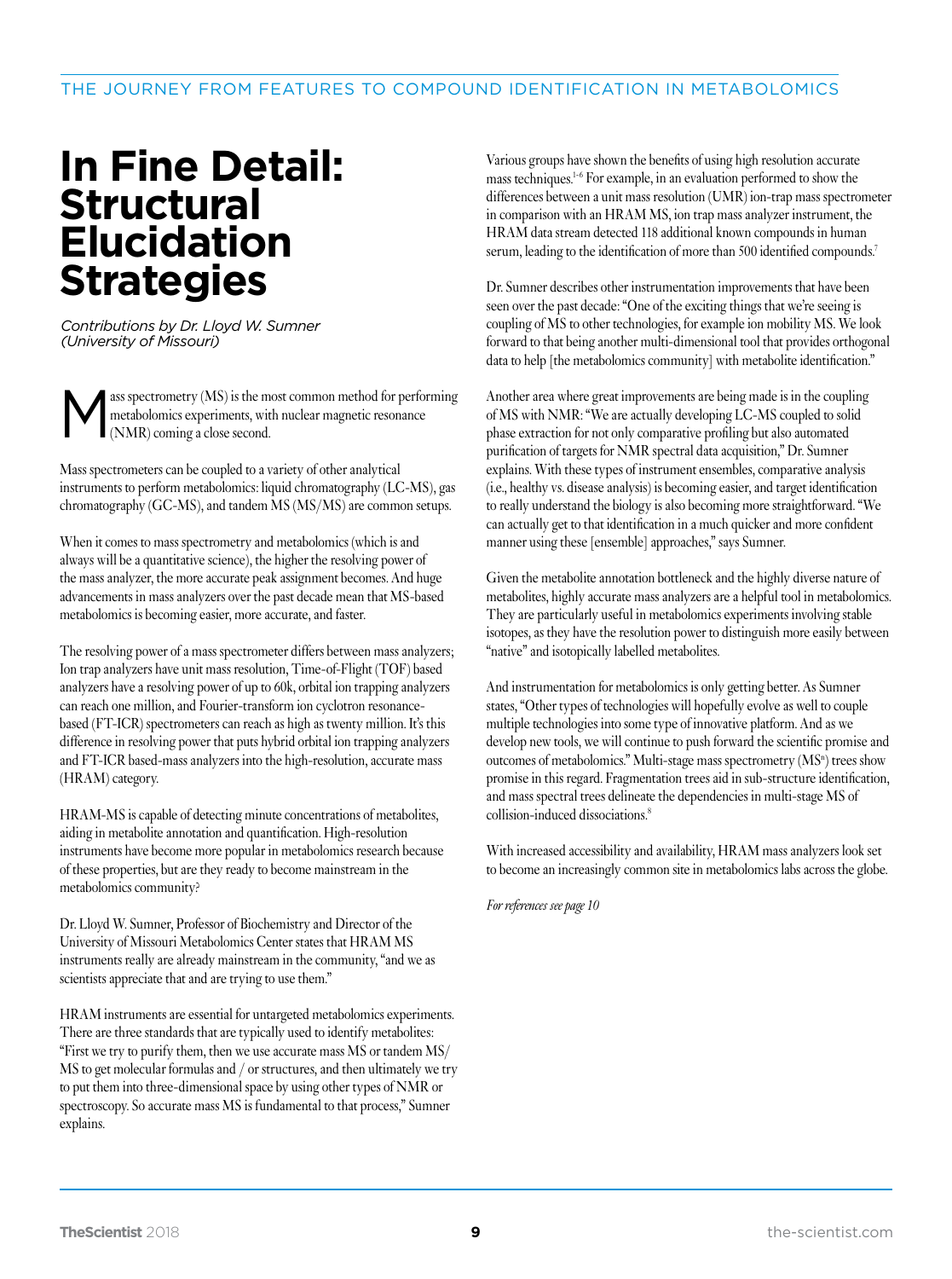#### **Article 1 - Leaning In To Learn: Data Reduction Strategies**

**References**

1. N.G. Mahieu and G.J. Patti, "Systems-Level Annotation of a Metabolomics Data Set Reduces 25,000 Features to Fewer than 1000 Unique Metabolites," *Anal Chem* 89(19): 10397-10406, 2017.

#### **Article 2 - Singling Out Signals: Guidelines for Compound Identification**

**References**

1. L.W. Sumner et al., "Proposed Minimum Reporting Standards for Chemical Analysis," *Metabolomics* 3(3): 211-221, 2007.

#### **Article 3 - Advancement of Databases and Libraries**

**References**

- 1. D.S. Wishart, et al., "HMDB 4.0: The Human Metabolome Database for 2018," *Nucleic Acids Res* 46(D1):D608-D617, 2018.
- 2. "m/z cloud, Advanced Mass Spectral Database," www.mzcloud.org. Accessed on June 20, 2018.
- 3. K. Longnecker et al., "Environmental Metabolomics: Databases and Tools for Data Analysis," *Marine Chemistry* 177:366-373, 2015.
- "Mass Spectrometry Interactive Virtual Environment (MassIVE)," massive.ucsd.edu. Accessed on June 20, 2018.
- 5. F. Allen et al., "CFM-ID: A Web Server for Annotation, Spectrum Prediction and Metabolite Identification from Tandem Mass Spectra," *Nucleic Acids Res* 42:W94-W99, 2014.
- 6. E.E. Bolton et al., "PubChem: Integrated Platform of Small Molecules and Biological Activities," *Annual Reports in Computational Chemistry*, 2008.
- 7. H.E. Pence and A. Williams, "ChemSpider: An Online Chemical Information Resource," *J Chem Educ* 87:1123-1124, 2010.
- 8. K. Haug et al., "MetaboLights-An Open-Access General-Purpose Repository for Metabolomics Studies and Associated Meta-Data," *Nucleic Acids Res* 41:D781-D786, 2013.
- 9. C. Steinbeck et al., "MetaboLights: Towards a New COSMOS of Metabolomics Data Management," *Metabolomics* 8:757-760, 2012.
- 10. C. Guijas et al., "METLIN: A Technology Platform for Identifying Knowns and Unknowns," *Anal Chem* 90(5):3156-3164, 2018.
- 11. H. Tsugawa, "Advances in Computational Metabolomics and Databases Deepen the Understanding of Metabolisms," *Curr Opin Biotechnol* 54:10- 17, 2018.
- 12. J.W. Locasale, "Serine, Glycine and One-Carbon Units: Cancer Metabolism in Full Circle," *Nat Rev Cancer*, 13:572-583, 2013.
- 13. C.L. Linster, et al., "Metabolite Damage and its Repair or Pre-emption," *Nat Chem Biol* 9:72-80, 2013.
- 14. M.G. Rooks and W.S. Garrett, "Gut Microbiota, Metabolites and Host Immunity," *Nat Rev Immunol*, 16:341-352, 2016.
- 15. I. Aretz and D. Meierhofer, "Advantages and Pitfalls of Mass Spectrometry Based Metabolome Profiling in Systems Biology," *Int J Mol Sci* 17:632-645, 2016.

#### **Article 4 - Predicament in Progress: Problems with Standards**

#### **References**

- 1. American Society for Mass Spectrometry, 2009.
- 2. D.S. Wishart, et al., "HMDB 3.0-The Human Metabolome Database in 2013," *Nucleic Acids Res* 41(Database issue):D801-D807, 2013.
- 3. D.A. Dias et al., "Current and Future Perspectives on the Structural Identification of Small Molecules in Biological Systems," *Metabolites* 6(E46), 2016.

4. F.A. de Jong and C. Beecher, "Addressing the current bottlenecks of metabolomics: Isotopic Ratio Outlier AnalysisTM, an isotopic-labeling technique for accurate biochemical profiling," *Bioanalysis* 4(18):2303- 2314, 2013.

#### **Article 5- In Fine Detail: Structural Elucidation Strategies**

#### **References**

- 1. L. Najdekr et al., "Influence of Mass Resolving Power in Orbital Ion-Trap Mass Spectrometry-Based Metabolomics," *Anal Chem* 6;88(23):11429-11435, 2016.
- 2. J. McHale et al., "Metabolomics of Hermaphroditic C. elegans via Isotopic Ratio Outlier Analysis using High-Resolution Accurate Mass LC/MS/MS," conference paper, ASMS 2013.
- 3. B. Rochat, "Quantitative/Qualitative Analysis Using LC-HRMS: The Fundamental Step Forward for Clinical Laboratories and Clinical Practice," *Bioanalysis* 4(14):1709-1711, 2012.
- 4. N.R. Zhang et al., "Quantitation of Small Molecules Using High-Resolution Accurate Mass Spectrometers – A Different Approach for Analysis of Biological Samples," *Rapid Commun Mass Spectrom* 23:1085- 1094, 2009.
- 5. A. Kaufman et al., "Quantitative and Confirmative Performance of Liquid Chromatography Coupled to High-Resolution Mass Spectrometry Compared with Tandem Mass Spectrometry," *Rapid Commun Mass Spectrom* 25:979-992, 2011.
- 6. R. Ramanathan et al., "It is Time for a Paradigm Shift in Drug Discovery Bioanalysis: From SRM to HRMS," *J Mass Spectrom* 46:595- 601, 2011.
- 7. A.M. Evans et al., "High Resolution Mass Spectrometry Improves Data Quantity and Quality as Compared to Unit Mass Resolution Spectrometry in High-Throughput Profiling Metabolomics," *Metabolomics* 4:132, 2014.
- 8. A. Vaniya and O. Fiehn, "Using fragmentation trees and mass spectral trees for identifying unknown compounds in metabolomics," *Trends Analyt Chem*, 69:52-61, 2015.